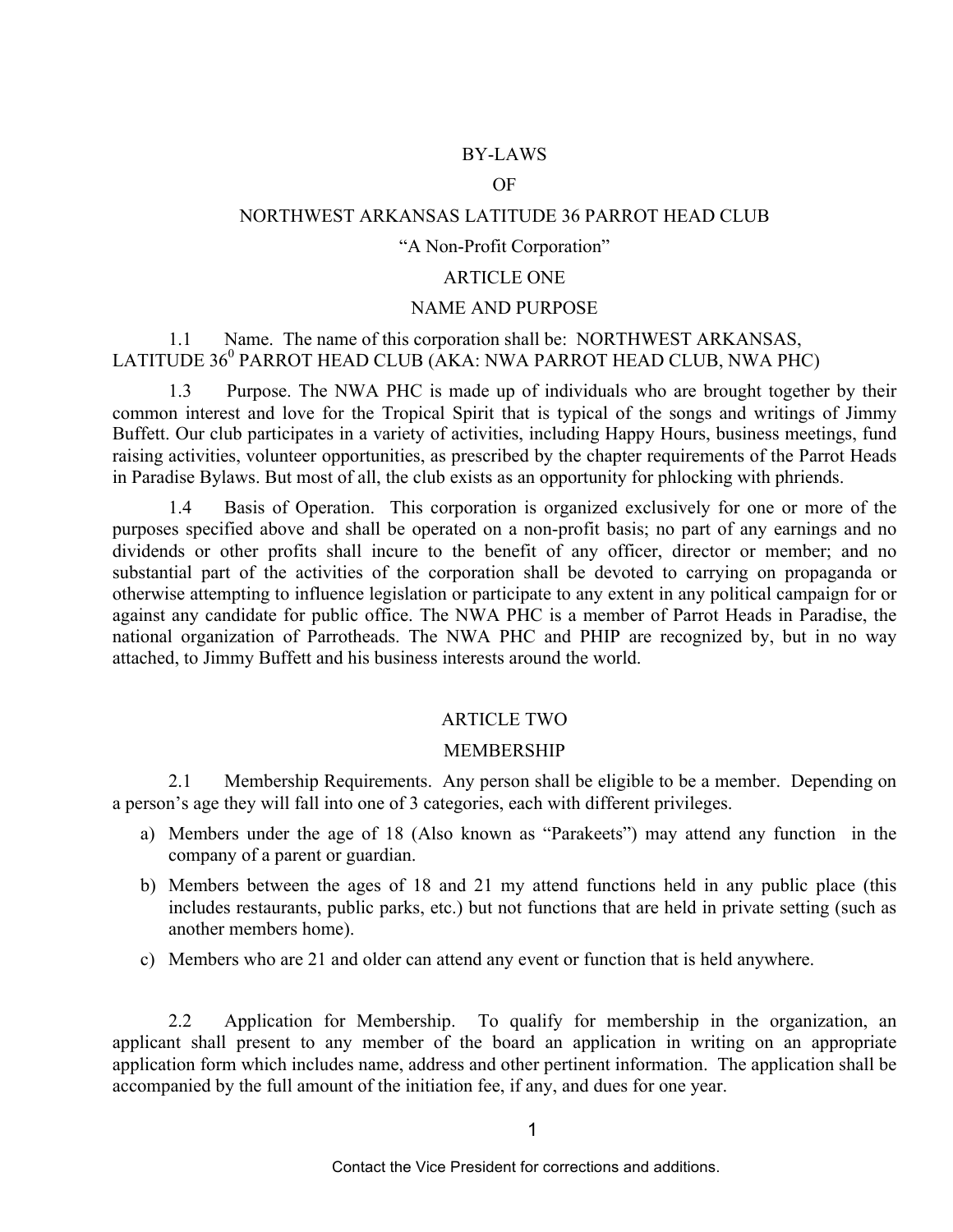2.3 Notification. Upon receipt of the application, review and acceptance by the Board of Directors of the organization the new members shall receive a membership badge, roster of membership and a copy of these By-Laws, and his/her name shall be duly entered on the rolls of the organization.

2.4 Suspension-Expulsion. Any member may be suspended or expelled for cause by a majority vote of the members of the Board of Directors. Any member who fails to make payment of dues and/or assessments, fees, etc., within thirty (30) days following due date shall be subject to suspension upon notification in writing of such failure to pay. If the member fails to pay such delinquent amount within (30) days after notification of suspension as provided herein, he shall be automatically dropped from the rolls of the organization. The determination as to the sufficiency of cause for suspension and/or expulsion shall be final.

Members of the club are expected to act appropriately in a way that reflects the beliefs and practices of the club and of Parrot Heads in Paradise, Inc. Any member who acts in a rude, hostile, or violent manner towards other club members or the general public which does not reflect positively on themselves, the club and its members, or Parrot Heads everywhere shall have their membership rights suspended and will not be able to participate in club activities until further notice. Any physical damages accrued during such action(s) will be the responsibility of the accused, not the club, to reimburse the affected establishment It will be the Board of Directors responsibility to determine if such action(s) by the member(s) is just cause for removal from the club or whether the member(s) should pay a monetary fine before reinstatement to the club

2.5 Resignation and Reinstatement. Any member may resign his membership by notifying the Secretary of the organization in writing of his intention to do so; provided however, that no resignation shall become effective until all current dues, assessments and fees due the organization have been discharged by such resigning member in full. A member who has resigned in good standing may be reinstated by the payment of current year dues and other annual fees and assessments, if any. A member who has been suspended for the failure to pay dues, assessments, fees, etc., as provided in 2.5 shall be readmitted upon payment of dues, other annual fees and assessments, if any, accumulated prior to his suspension. A member who has been dropped from the rolls of the organization for failure to pay dues, assessments, fees, etc., as provided in 2.5 may be reinstated upon submission and approval of a new application for membership together with payment of all past indebtedness to the organization, current dues and a new initiation fee, if applicable. No expelled member shall be considered for membership until they have first paid all of their indebtedness to the organization. An expelled member may be readmitted upon the unanimous approval of the Board of Directors, upon receipt of current dues and a new initiation fee, if applicable.

### ARTICLE THREE

### MEETINGS OF MEMBERS

3.1 Annual Meeting. An annual meeting of the members of the organization shall be held in November of each year at which they shall elect a Board of Directors and transact such other business as may be properly brought before the meeting. Written notice of the time, place and purposes of such annual meeting shall be given to each member by mail or email, not less than ten (10) nor more than forty (40) days prior to such meeting.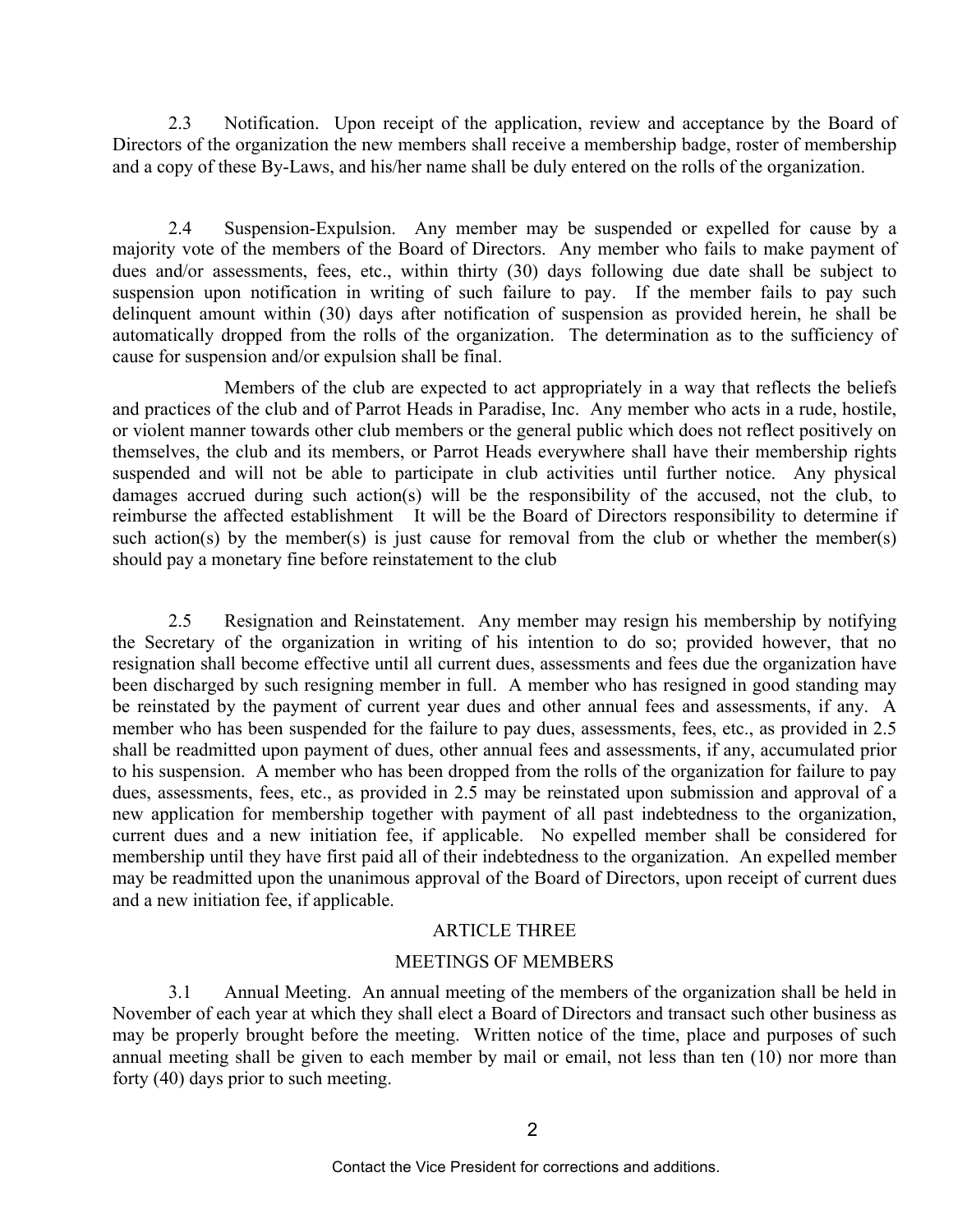3.2 Special Meetings. Special meetings of the members, for any purpose or purposes, unless otherwise proscribed by statute or by the Articles of Incorporation, or by these By-Laws, may be called by the President, the Board of Directors, or by members constituting fifty (50%) percent of the votes entitled to be cast at such meeting. Any call for a special meeting by the members shall be in writing. Business transacted at all special meetings shall be confined to the objects stated in the notice of the meeting.

3.3 Notice. Written or printed notice stating the place, day and hour of the meeting and, in case of a special meeting, the purpose or purposes for which the meeting is called shall be delivered not less than ten (10) nor more than forty (40) days before the date of the meeting, either personally or by mail or email, by or at the direction of the President, the Secretary or the officer of person calling the meeting, to each member of record entitled to vote at the meeting.

3.4 Quorum. Members holding thirty (30%) percent of the votes entitled to be cast represented in person or by proxy shall constitute a quorum at all meetings of the members for the transaction of business. Five (5) members is the minimum number present which may constitute a quorum.

3.5 Voting Procedure. When a quorum is present at any meeting, the vote of a simple majority of the members having voting power present in person or represented by proxy shall decide any question brought before such meeting, unless the question is one upon which by expressed provisions of the statutes or the Articles of Incorporation or by these By-Laws a different vote is required in which case such expressed provisions shall govern and control the decision of such questions. The members present at a duly organized meeting may continue to transact business until adjournment, not withstanding the withdrawal of enough members to leave less than a quorum.

## ARTICLE FOUR

## **OFFICERS**

4.1 Officers. The officers of the corporation shall be a President, Vice President,, Secretary/Treasurer, Membership Chairman and Senior Member at Large. Any two or more offices may be held by the same person except that the offices of President and Secretary shall not be held by the same person.

4.2 Nomination and Election. The following procedures should be followed during the yearly election period for the offices of President, Vice President, Secretary, Treasurer, and Membership Director.

- 1) In September the board shall appoint an elections officer from the club's general membership. When accepting the job of the elections officer, said member should understand he or she is not eligible to run for office.
- 2) The Election Officers shall issue a call for candidates for all offices on Oct. 1 of each year. The Election Officer shall accept candidate declarations (and optional brief Position Statement explaining why seeking office) for two weeks.
- 3) During the two-week declaration period, the Election Officer should periodically announce via email to the membership, the evolving list of declared candidates and emphasis any still vacant positions and encourage members to step forward.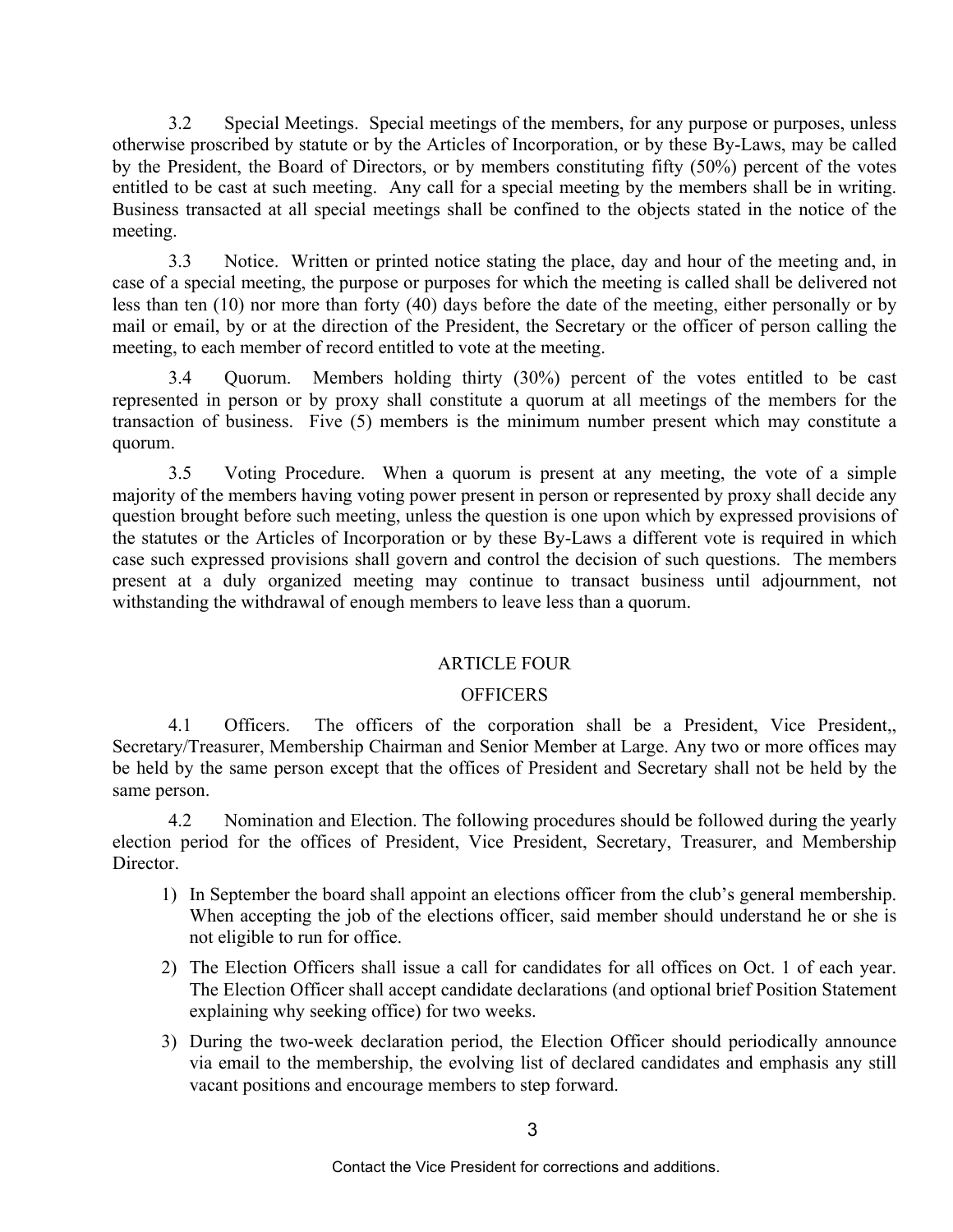4) Once the Election Officer has a complete list of candidates, he or she should post the list and the candidates' individual Position Statements for consideration by the membership. The Election Officers will then create a ballot for the club's Annual Meeting.

5) The election will be held at the annual meeting on the first Friday in the month of November. The Election Officer and two assistants shall tabulate the votes and announce the results at this annual meeting.

4.3 Term. Each officer of the organization shall hold office for a term of one year commencing January 1 through December 31 of the year following his or her election or until his or her death or until his or her resignation or removal from office. An officer elected by the members or an officer or agent appointed by the Board of Directors may be removed at any time by the affirmative vote of the majority of the whole Board of Directors. If, during the course of the year, there is a vacancy in the office of President, the Vice President shall succeed to the office of President for the unexpired term of the office. If the office of any other officer becomes vacant for any reason, the vacancies may be filled by the appointment of the Board of Directors in case of a vacancy in the office of Vice President, Secretary, Web Master, Membership or Treasurer, by the affirmative vote of a majority of the Board. Any officer elected herein shall serve for the unexpired term of his or her predecessor in office.

# ARTICLE FIVE

### POWERS AND DUTIES OF OFFICERS

5.1 President. The President shall be Chief Executive Officer of the organization. The President shall preside at all meetings of the members shall have general and active management of the business and affairs of the organization. The President shall see that all orders and resolutions of the Board of Directors are carried out and shall perform such other duties as the BOD may prescribe. The President may appoint a qualified persons to serve as club accountant and web master. In addition, the President may appoint persons to chair various committees needed to conduct the business of the club, such as Social Director, Charities Coordinator, etc. The President is responsible for filing approved By Laws and revisions with the Arkansas Secretary of State, if required by law. The President will serve as liaison with PHIP and Southern Region PHIP.

5.2 Vice President. The Vice President shall have such powers and perform such duties as the Board of Directors may from time to time prescribe or as the President may from time to time delegate to him or her. The Vice President shall succeed the President in the event that he or she is unable to complete his or her term of office. The Vice President shall assist the President in the discharge of his or her duties and in the absence of the President shall act as President.

5.3 Secretary/Treasurer. The Secretary shall attend all sessions of the Board of Directors and all meetings of the members and record all votes and minutes of all proceedings in a book to be kept for that purpose. The Secretary shall give, or cause to be given, notice of all meetings of the members and special meetings of the Board of Directors, and shall perform such other duties as may be prescribed by the Board of Directors or President under whose supervision he or she shall be including maintenance of all records and minutes. The Secretary shall keep in safe custody, a master copy of the currently approved by-laws, the seal of the corporation, and when authorized by the Board, affix the same to any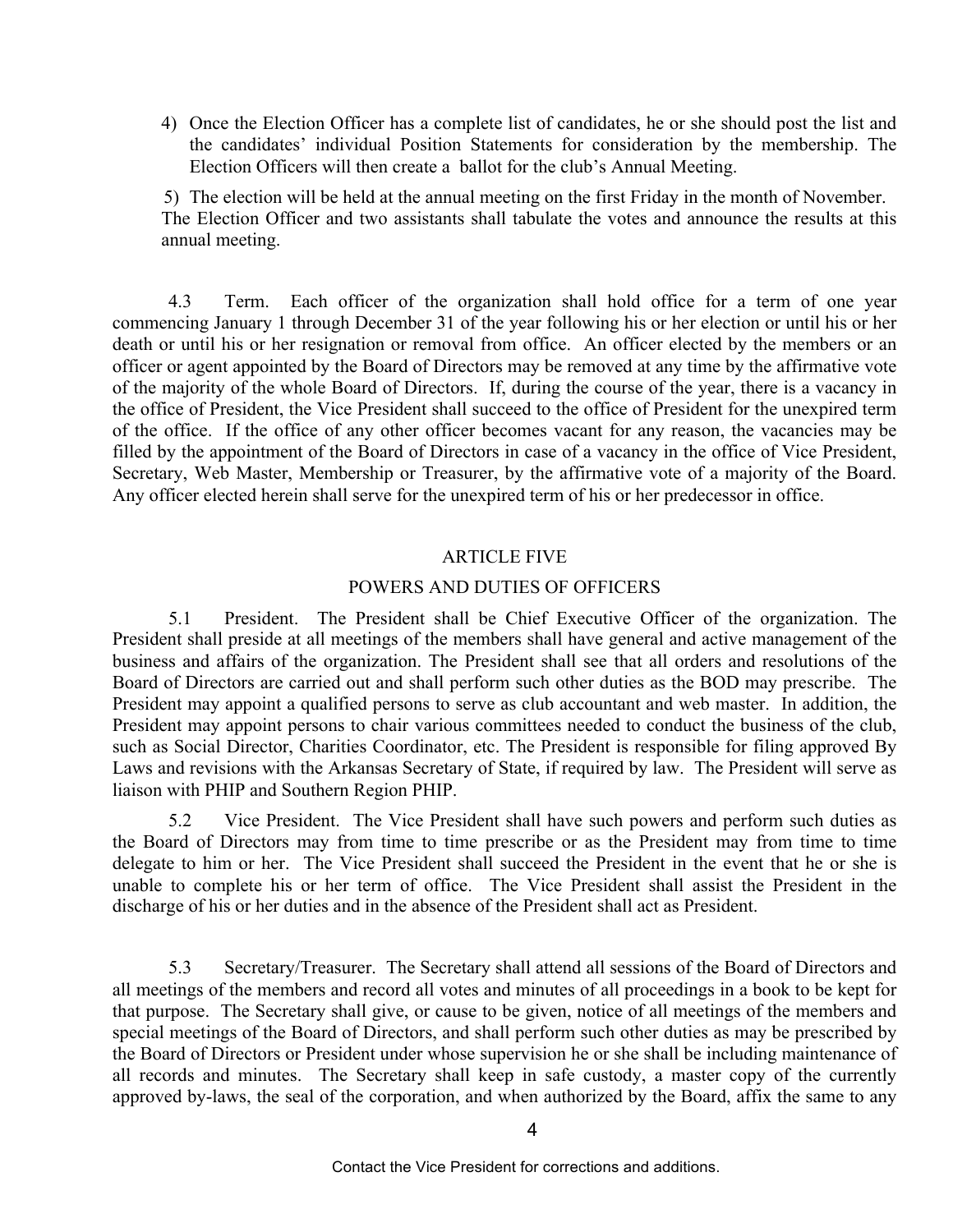instrument requiring it, and when so affixed, it shall be attested by the President. The Secretary will coordinate closely with the Club Accountant.

5.4 Membership Director. The Membership Director shall have the custody of all membership applications and shall keep full and accurate account of current members. The Membership Director will take membership dues and keep an account of members who are in good standing. It is the responsibility of the Membership Director to give all received membership dues to the Treasure once the member's application has been processed. Additional responsibilities of the Membership Director include, but are not limited to, creating a yearly membership rooster for all members and creation of name badges of new members to the club.

5.5 Senior Member at Large. The purpose of this position is to provide continuity of historical knowledge of the club's operation. Only previous members of the BOD or a member in good standing for at least 3 years are eligible for this position.

### ARTICLE SIX

## **NOTICES**

6.1 Notices. Whenever under the provisions of the Statutes or of the Articles of Incorporation or of these By-Laws, notice is required to be given to any Director or member and no provision is made as to how such notice shall be given, it shall be construed to mean personal notice, but any such notice may be given in writing, by mail, postage prepaid, addressed to such Director or member at such address required or permitted to be given by mail shall be deemed to be given at the time when the same shall be thus deposited in the United States Mail as aforesaid.

6.2 Waiver. A Waiver in writing signed by the persons or person entitled to receive a notice, whether before or after the time stated in such notice, shall be deemed equivalent to the giving of such notice.

### ARTICLE SEVEN

### BOARD OF DIRECTORS

7.1 Composition and Powers. The Board of Directors shall be composed of the President, Vice Presidents, the Secretary, the Treasurer, the Web Master, and the Membership Director. The Board of Directors shall have such powers as are necessary to conduct and manage the affairs of the organization. The Directors shall hold office for a term of one year corresponding with the fiscal year of the organization.

7.2 Removal. Any Director may be removed either for or without cause at any special meeting of the members by the affirmative vote of a majority of the members present in person or by proxy at such meeting and entitled to vote at such meeting provided notice of the intention to act upon such matters shall have been given in notice calling such meeting. If any vacancies occur in the Board of Directors whether by death, resignation, retirement, disqualification or removal from office or otherwise, such vacancy shall be filled as provided in 4.2, 4.3, and 5.1 hereof, and the member so chosen shall serve for the unexpired term of his or her predecessor in office.

7.3 Regular Meetings. Regular meetings of the Board of Directors may be held without notice at such time and place as shall from time to time be determined by the Board.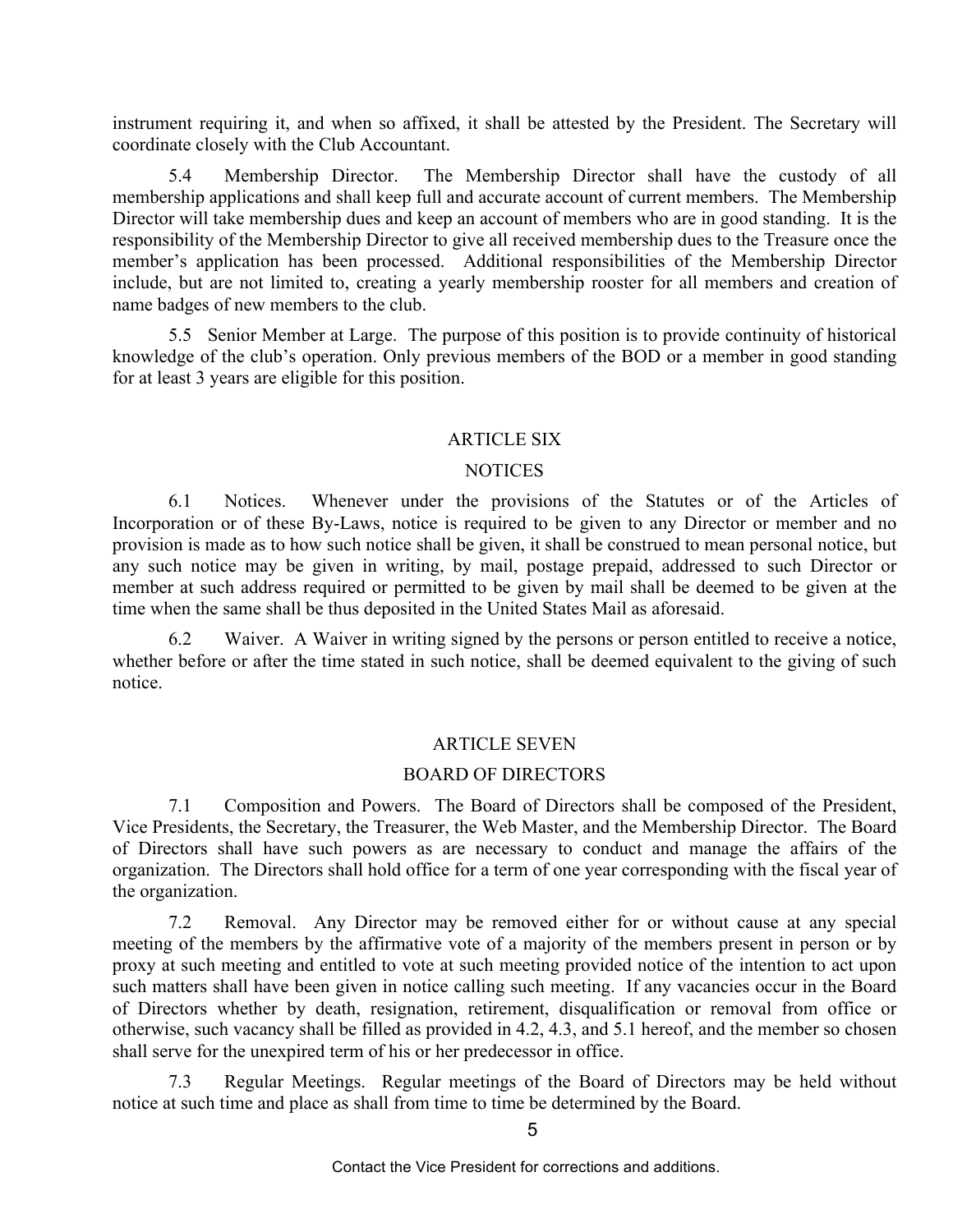7.4 Special Meetings. Special meetings of the Board of Directors may be called by the President on five (5) days written notice to each Director or such special meetings may be called by the President or Secretary in like manner and on like notice on the written request of fifty (50%) percent of the Directors. Neither the business to be transacted nor the purpose of the special meeting need be specified in the notice or Waiver of Notice except where expressly provided by statute, the Articles of Incorporation or by these By-Laws. By appropriate Waiver of Notice, Directors may hold special meetings on the date of execution of such Waiver.

7.5 Quorum. At all meetings of the Board of Directors the presence of a majority of the Directors shall be necessary and sufficient to constitute a quorum for the transaction of business and the act of a majority of the Directors present at any meeting at which there is a quorum shall be the act of the Board of Directors, except as may be otherwise specifically provided by Statute or by the Articles of Incorporation or by these By-Laws. If a quorum is not present at any meeting of the Directors, the Directors present there at may adjourn the meeting from time to time without notice other than an announcement at the meeting, until a quorum shall be present.

7.6 Ex-officio Director. The immediate past President of the club shall automatically become an ex-officio Director, to act in an advisory capacity to said Board with the power to vote and serves as Parliamentarian.

## Article Eight

# Approval of By-Laws and Revision of By-Laws

The NWA PHC By-Laws and any subsequent revisions to the By-Laws will be approved by the members in good standing of the NWA PHC by the following process.

The first step is approval by a simple majority of the BOD. The By-Laws will then be made available by email and posted on the NWA PHC web site. There will be 14 calendar day "review and modify period" for members in good standing to file written opposition to any of the proposed sections of the By-Laws. The President/BOD will notify all members of any opposition to the sections. If 5 members oppose a specific section, it is their responsibility to draft revised language and submit that language to the President/BOD by the end of the 14 calendar day "review and modify period". The BOD will then provide both versions for vote by the general membership, unless the board adopts the opposition's version.

If 5 members cannot agree on revised language, then their opposition will not be acted upon by the BOD.

If no opposition to the By-Laws is presented to the President/BOD by the end of the "review and modify period", then the By-Laws will be deemed approved by the general membership and become effective immediately.

APPROVED by the membership at the annual meeting and ADOPTED by the Board of Directors of the corporation this .... day of ......

BY .........................................\_\_\_\_\_\_\_\_\_\_\_\_\_\_\_\_\_\_\_, President

Contact the Vice President for corrections and additions.